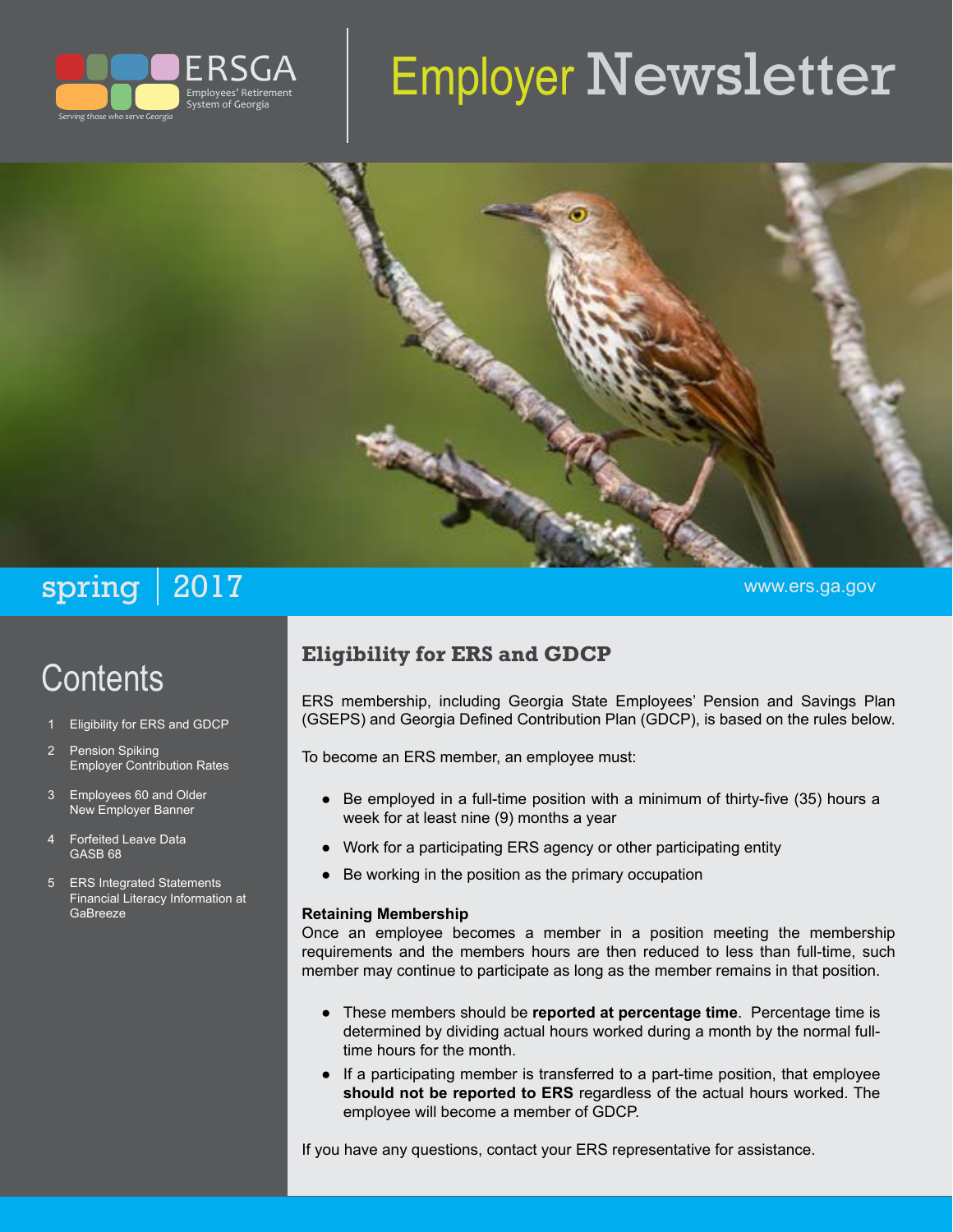#### **Pension Spiking** *Additional Costs to ERS Employers*

As you know from previous Employer Newsletters, if any of your employees with ERS membership dates before July 1, 2009 receive an increase in salary in the 12 months preceding retirement, the employer will be responsible for the cost of the additional pension in excess of a 5% increase.

This applies **regardless of the reason for the increase in salary**. Here are some scenarios of an increase in salary resulting in an invoice to the employer for the cost of the additional pension:

- **Promotion**: When an employee receives a promotion with an increase in excess of 5% during the 12 months before retirement, this is considered pension spiking. Even if you limit the increase to 5% or less, but the employee also receives another increase during the 12 months before retirement for a total increase in excess of 5%, it is considered pension spiking.
- **State Mandated Increases**: When an employee receives an increase required for their position, causing an increase in salary in excess of 5% during the 12 months preceding retirement, this is considered pension spiking. Even though you were required to increase the salary by more than 5%, it still results in an increased lifetime retirement benefit to the employee and an invoice to the employer.
- **Temporary Supplement**: When an employee receives a temporary supplement that is pensionable, the temporary supplement is considered when determining the amount of any increase during the 12 months before retirement.

The above are just examples of some of the reasons for pay increases that employers have been surprised result in pension spiking. What you need to keep in mind is **ANY** increase in pensionable pay during the last 12 months before retirement, whether granted as one large increase or as several smaller increases, will result in pension spiking. The reason for the increase doesn't matter, the financial effect on the pension plan is the same, and the cost of the increase in the pension in excess of a 5% increase will be passed along to the employer.

For more information about Pension Spiking, see our [Fall 2016 Employer Newsletter,](http://www.ers.ga.gov/Docs/Formsandpubs/EmployerNewsletterFall2016.pdf) or contact Susan Anderson at [susan.anderson@ers.ga.gov](mailto:susan.anderson@ers.ga.gov) or (404) 603-5714.

#### **Employer Contribution Rates**

New Employer Contribution Rates will be updated on the [Employer](http://www.ers.ga.gov/employers/employers.html) page of our website after the Annual Board Meeting on April 20, 2017. To view past and current contribution rates, please click [here.](http://www.ers.ga.gov/employers/employerforms.html)

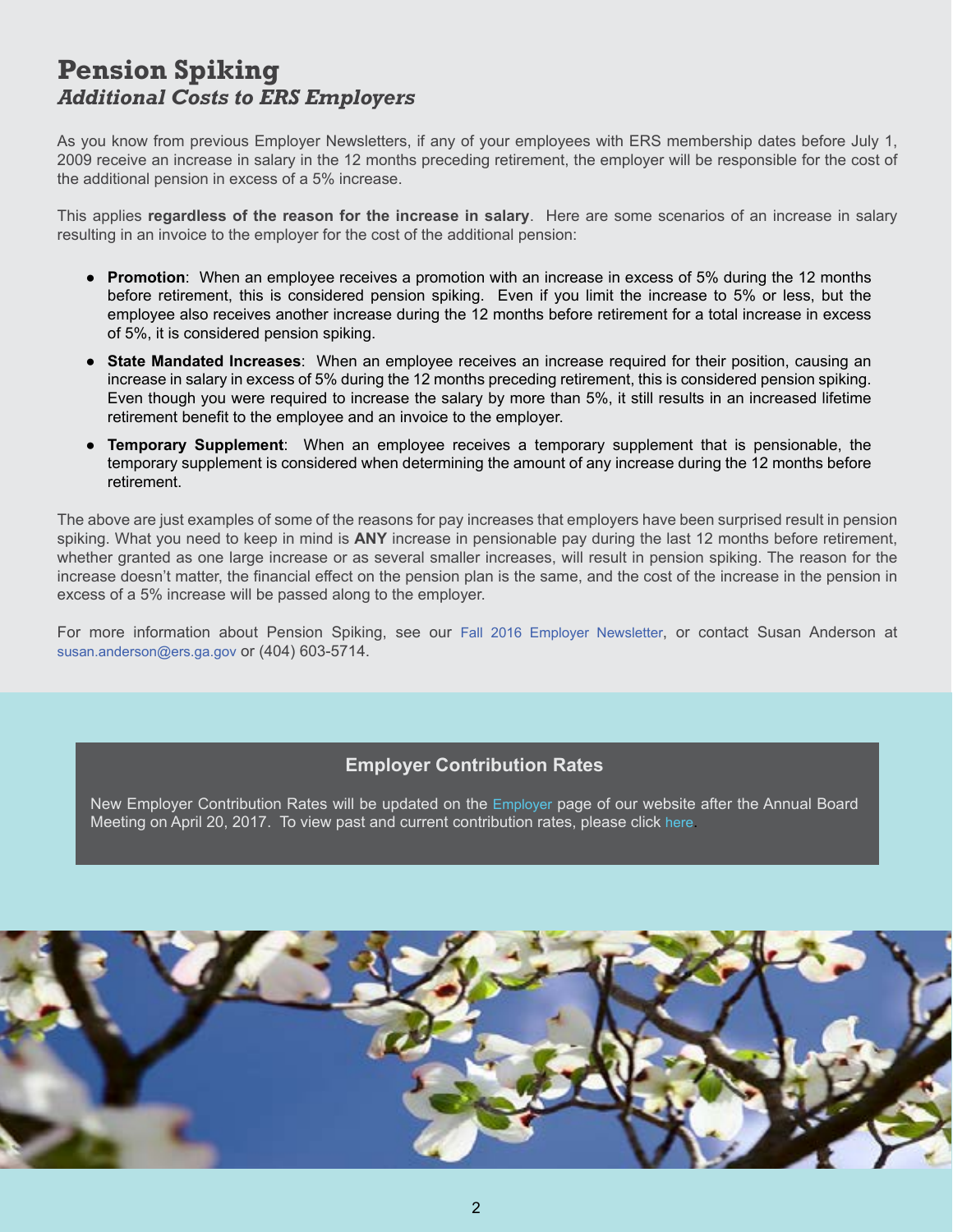## **Employees 60 and Older**

A newly hired employee who is eligible for Employees' Retirement System (ERS) membership and is 60 years of age or older at the time of hire has the option to decline membership in the plan; however, if ERS membership is declined, the employee must be enrolled in Georgia Defined Contribution Plan (GDCP).

GDCP requires a 7.5% member contribution. For most people, the option to join GDCP makes little sense and would not be financially prudent, but if the employee meets the age criteria and would like to enroll in GDCP instead of ERS, the *ERS Declination of Membership* form **must be completed and returned to ERS within 30 days of hire**. Upon receipt of the signed form, ERS will ensure the employee becomes a member of GDCP instead of ERS. Keep in mind, by opting out of ERS membership, the employee is opting out of GSEPS and, therefore, would not be eligible for employer matching contributions in the 401(k) plan.

For employees aged 65 and older who are already ERS members, there is an option to stop ERS employee contributions and stop the accrual of ERS service. Since ERS membership is retained, enrollment in GDCP is not necessary and GSEPS members would still be eligible for matching 401(k) employer contributions. It is important to understand that for this to be an option, the employee must already be an ERS member, which requires the posting of at least one month of ERS contributions. If an existing ERS member over the age of 65 would like to discontinue employee contributions and service accrual, the *ERS Age 65 Election to Discontinue Contributions* form **must be completed and returned to ERS**. *Please note: When an election to discontinue contributions to ERS is made, the employer contributions for the member must still be remitted to ERS; only the employee contributions can be stopped.*

#### **New Employer Banner**

The [ERSGA Employer page](http://www.ers.ga.gov/employers/employers.html) has a new feature: an Employer Information Banner! The banner is just above the Log In link and will highlight different topics each month. Please take some time to read the articles featured when you visit the website for monthy reporting or at any other time. The articles will empower you with knowledge to accurately report and serve your employees' pension needs.

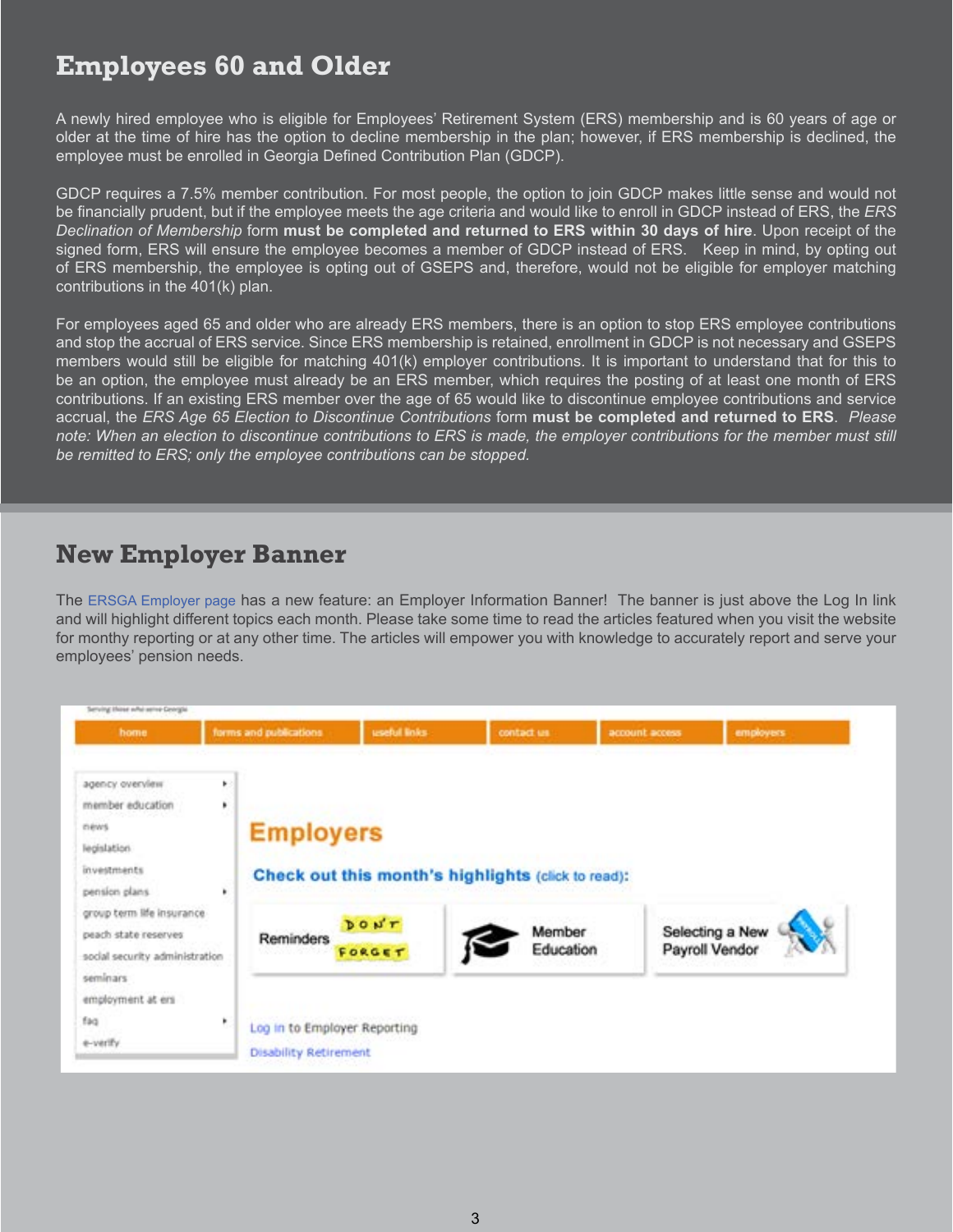#### **Forfeited Leave Data**

While most of the data we receive on a monthly basis is accurate, we want to remind you of the importance of data integrity. The area with the most inaccurate data is Forfeited Leave. It is critical forfeited leave hours are reported correctly because they are included in retirement calculations.

If the forfeited hours are correct when the benefit is calculated initially, a recalculation will not be necessary; however, if a member's benefit is recalculated due to incorrect reporting of forfeited leave hours, the amount of that payment may be higher or lower.

Such a change may be problematic for the member, especially if the payment is lower or if it turns out there is not enough forfeited leave service to reach retirement eligibility. Also the member may have already made irrevocable decisions based on the incorrect calculation. Please verify and report forfeited leave hours accurately and on a timely basis.

#### **Reminder: Forfeited Leave Processing**

- 1. On the employer desktop, click *Forfeited Leave Certification and Payment*
	- a. If you are a non-statewide employer, you must complete a preliminary certification.
	- b. If you are a statewide agency, a preliminary is automatically completed from the last posted contribution row.
- 2. All final certifications are available two business days prior to the member's termination date. All certifications are due upon receipt.
- 3. Invoices are available on the 16th of the month, and payment is due upon receipt.

## **GASB 68** *Accounting and Financial Reporting for Pensions*

We are now in our third year of accounting for and reporting pension information under GASB 68. As our employers know by now, GASB 68 requires governmental employers recognize their proportionate share of the collective pension amounts for all benefits provided through our plans. Per GASB 68, these pension amounts include the Net Pension Liability, deferred inflows of resources, deferred outflows of resources, and Pension Expense.

While GASB 68 does not specify which party — plans or employers — is responsible for calculating the pension amounts, the state's GASB 68 Steering Committee recommended that ERSGA provide all the required data to employers. To that end, ERSGA has engaged its actuary to calculate the pension amounts for all plans. This information was captured for all employers who prepare standalone financial statements in individual employer packets and will be sent out in the near future.

*Note: Each year employers will be selected by our auditor, KPMG, for attestation that payroll and census data has been accurately and completely reported to the plan for the prior year. Your auditor should be testing your payroll and census*  data each year as part of your annual audit. If your agency or department has been selected or is selected in the future, *please comply by the provided deadline.*

As noted above, GASB 68 does not require the pension plans to provide the proportionate pension liability, deferrals, or pension expense for your financial reporting. This is provided to employers at no cost. Therefore, we need all employers' cooperation when selected for the auditor's attestation process. The entire process represents cooperative government at work, and we need your cooperation for successful compliance.